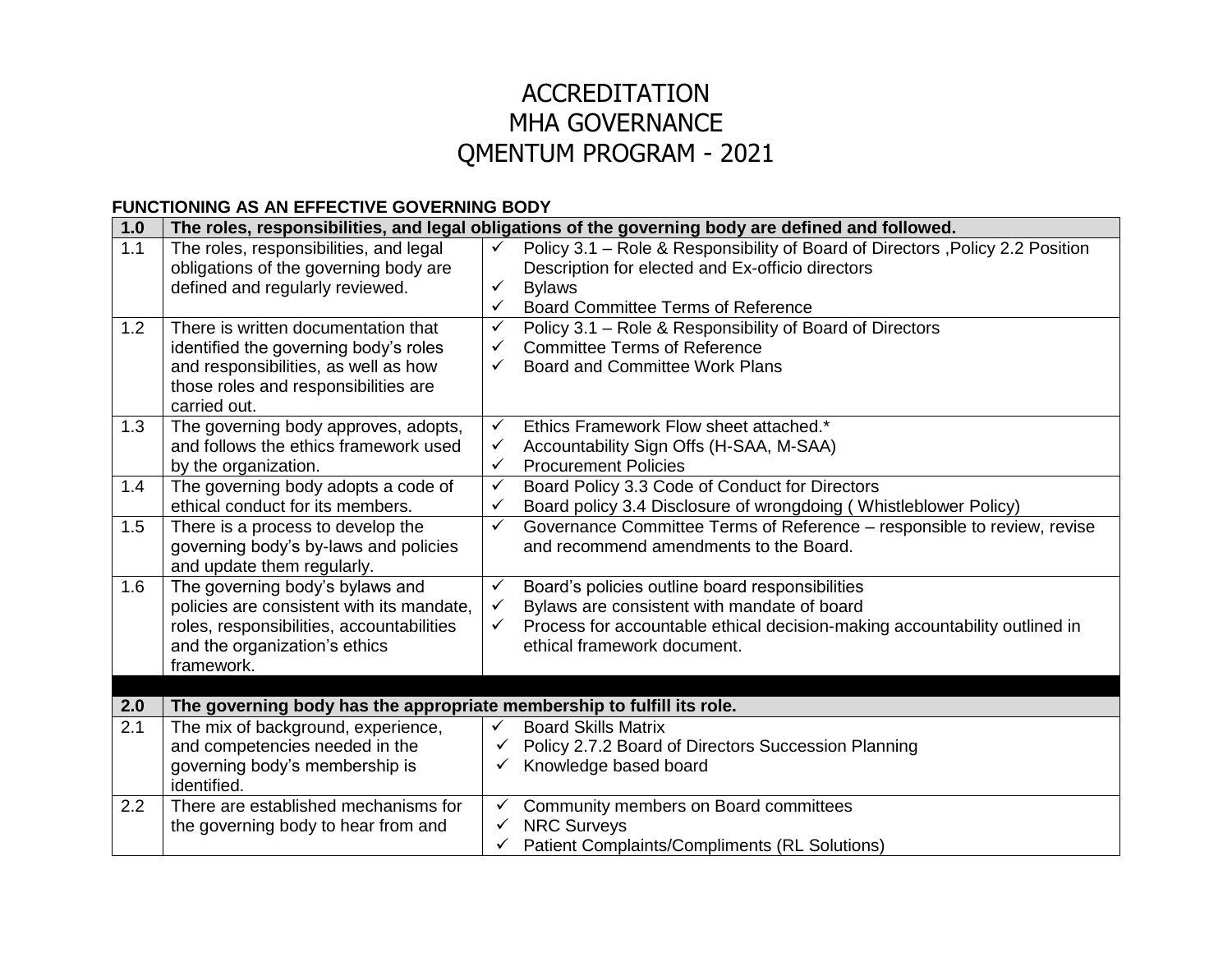|      | incorporate the voice and opinion of<br>clients and families.                                                                                                                    | Hospital dashboards                                                                                                                                                                                    |
|------|----------------------------------------------------------------------------------------------------------------------------------------------------------------------------------|--------------------------------------------------------------------------------------------------------------------------------------------------------------------------------------------------------|
| 2.3  | The governing body includes clients as<br>members, where possible.                                                                                                               | Community members on Board committees, Policy 2.2A Position Description<br>$\checkmark$<br>for Community Committee members<br>Clinical Services Planning - community members on panels<br>$\checkmark$ |
| 2.4  | There is a documented process that is<br>followed to elect or appoint the chair of<br>the governing body.                                                                        | Policy 2.8 - Selection of Board Officers, Committee Chairs, Committee<br>$\checkmark$<br><b>Members</b><br>Policy 2.9 - Board Nomination Process Policy<br>$\checkmark$                                |
| 2.5  | The roles and responsibilities of the<br>chair are described in a position profile,<br>terms of reference, or by-laws.                                                           | Bylaws - Article $6 - 6.02$ - Duties of the Chair<br>$\checkmark$<br>Policy 2.1 - Position Description for Board Chair<br>$\checkmark$                                                                 |
| 2.6  | There are written criteria and a defined<br>process for recruiting and selecting new<br>members of the governing body.                                                           | Board of Directors Succession Planning - Policy 2.7.2<br>$\checkmark$<br><b>Board Skills Matrix</b><br>$\checkmark$<br>Policy 2.9 - Board Nomination Process Policy<br>$\checkmark$                    |
| 2.7  | New members of the governing body<br>receive an orientation before attending<br>their first meeting.                                                                             | Board and committee member annual orientation scheduled normally late<br>$\checkmark$<br>August/early September.<br>$\checkmark$ Policy 1.3 – New Board Member Orientation                             |
| 2.8  | Each member of the governing body<br>signs a statement acknowledging his or<br>her role and responsibilities, including<br>expectations of the position and legal<br>duties      | Declaration of Understanding of Confidentiality & Conflict of Interest form<br>$\checkmark$<br>signed annually by Board members and Community members.                                                 |
| 2.9  | Members of the governing body receive<br>ongoing education to help them fulfill<br>their individual roles and responsibilities<br>and those of the governing body as a<br>whole. | Regular monthly education sessions at Board meetings<br>Board Retreats - at least annually<br>GCE - OHA and other pertinent Educational Conferences                                                    |
| 2.10 | The governing body's membership<br>policies and/or by-laws address term<br>length and limits, attendance<br>requirements, and compensation.                                      | Bylaws - 4.07 Term Limits, 4.07 b(I) attendance, 4.13 No remuneration<br><b>Board Attendance Policy</b><br>✓                                                                                           |
| 2.11 | The governing body's renewal cycle<br>supports the addition of new members                                                                                                       | Policy 2.7.2 Board of Director Succession Planning<br>✓                                                                                                                                                |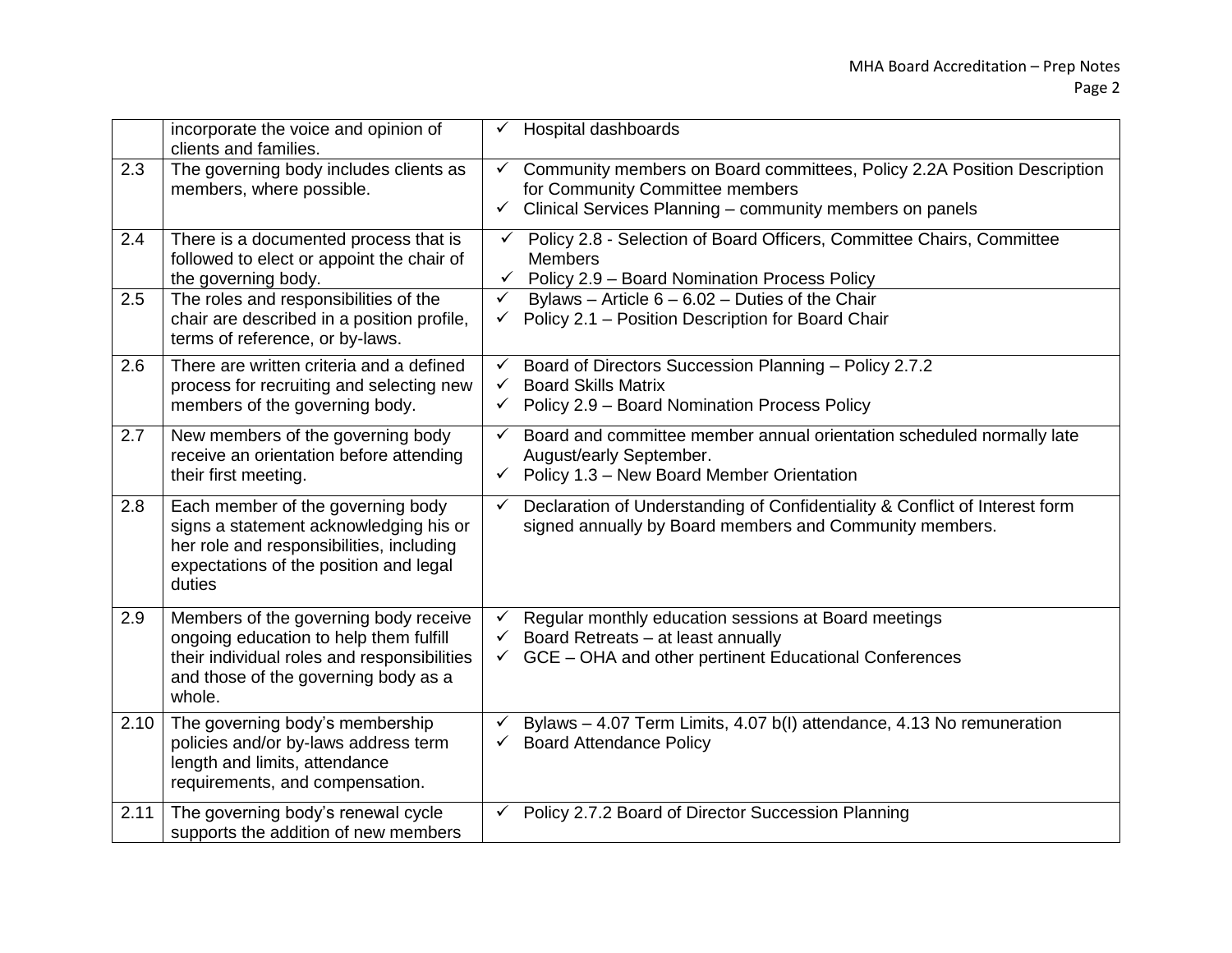|     | while maintaining a balance of<br>experienced members to support the<br>continuity of corporate memory and<br>decision-making.               | Many potential board members are introduced to the board initially as<br>community members on committees.<br>Bylaws - 4.07 Term Limits<br>$\checkmark$<br>Governance Committee maintains list of potential committee members and<br>expertise they bring to the board.<br>Board succession plan to ensure that the introduction of new members to the<br>board is complemented with experienced board members. |
|-----|----------------------------------------------------------------------------------------------------------------------------------------------|----------------------------------------------------------------------------------------------------------------------------------------------------------------------------------------------------------------------------------------------------------------------------------------------------------------------------------------------------------------------------------------------------------------|
| 3.0 | There is a defined and formal process for decision-making.                                                                                   |                                                                                                                                                                                                                                                                                                                                                                                                                |
| 3.1 | The ethics framework and evidence-<br>informed criteria are used by the<br>governing body to guide decision-<br>making.                      | √ MHA Directors are a knowledge-based board all with specific skill sets,<br>expertise and experience<br>$\checkmark$ Committees of the Board review in detail all matters requiring board decision<br>and bring recommendation with supporting documentation to board for<br>discussion and final decision                                                                                                    |
| 3.2 | Areas where decision-making is shared<br>with government, funding authorities,<br>and other health organizations are<br>identified.          | Work collaboratively with SW LHIN / Ontario Health and our peer and<br>$\checkmark$<br>regional hospitals<br>$\checkmark$ Strategic Plan and Clinical Services Plan includes the community and other<br>healthcare partners to help identify patient needs and optimize partnerships<br>and relationships                                                                                                      |
| 3.3 | The information required to support<br>decision-making is available and<br>accessible to the governing body.                                 | Recommendations provided to the board through briefing notes outlining the<br>✓<br>background and history, current state and recommendations moving forward.<br>$\checkmark$ Motions are tracked for all decisions made by the Board.                                                                                                                                                                          |
| 3.4 | The governing body has processes in<br>place to oversee the functions of audit<br>and finance, quality and safety, and<br>talent management. | Board Committees - Resources, Quality, Patient Safety and Risk<br>Management Committee, and the Governance Committee oversee the<br>respective functions. The Committees ultimately share information with<br>Board as a whole. All decisions are brought forward to the Board for<br>approval.                                                                                                                |
| 3.5 | Required information and<br>documentation is received in enough<br>time to prepare for meetings and<br>decision-making.                      | Board and Committee Agendas and related information is provided to the<br>Board and Committees 7 days in advance of the meeting to allow members<br>adequate time to review documents in preparation for the meeting(s).<br>Information is also posted to a Board portal.                                                                                                                                      |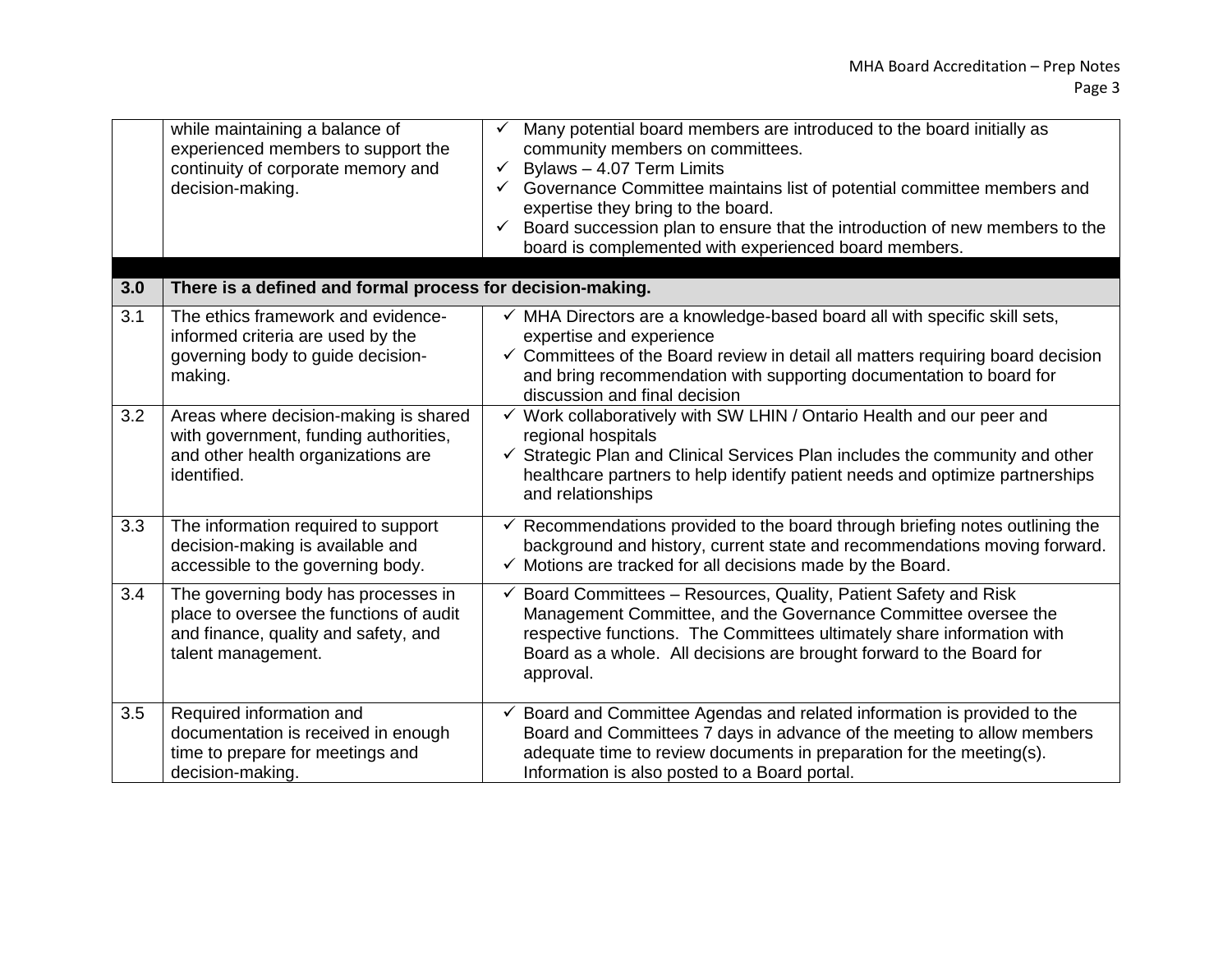| $\overline{3.6}$        | The governing body reviews the type of<br>information it receives to assess its<br>appropriateness in helping the<br>governing body to carry out its role.                                                                                   | Policy 3.1 The Roles and Responsibilities of the Board of Directors outlines<br>the responsibilities of the Board and the overall governance of the affairs of<br>the MHA.<br>$\checkmark$ The Board ensures that the information received and subsequent decisions<br>made are consistent with the strategic plan and mission, vision and values.                                                                                      |
|-------------------------|----------------------------------------------------------------------------------------------------------------------------------------------------------------------------------------------------------------------------------------------|-----------------------------------------------------------------------------------------------------------------------------------------------------------------------------------------------------------------------------------------------------------------------------------------------------------------------------------------------------------------------------------------------------------------------------------------|
|                         |                                                                                                                                                                                                                                              |                                                                                                                                                                                                                                                                                                                                                                                                                                         |
| 4.0<br>$\overline{4.1}$ | The governing body works in                                                                                                                                                                                                                  | The governing body works with the organization's leaders to develop the organization's mission statement.<br>Board Retreat during Strategic Planning Process - review of information<br>✓                                                                                                                                                                                                                                               |
|                         | collaboration with the organization's<br>leaders to develop the organization's<br>mission statement.                                                                                                                                         | gathered by facilitator including stakeholder consultations for brainstorming<br>session to develop MHA's mission.                                                                                                                                                                                                                                                                                                                      |
| 4.2                     | When developing or updating the<br>mission statement, input is sought from<br>team members and external<br>stakeholders, including clients, families,<br>and partners.                                                                       | $\checkmark$ The development of the MHA 2015-19 Strategic Plan and Clinical Services<br>Plan 2016-2019 were developed following consultation with staff, physicians,<br>external stakeholders including municipal representation and partners. In July<br>2019, the plan was refreshed and extended to 2022. MHA will be facilitating<br>a Strategic Planning exercise internally in the fall of 2021 with our Hospital<br>Foundations. |
| 4.3                     | Government or the organization's<br>shareholders are regularly consulted to<br>confirm the appropriateness of the<br>organization's mandate and core<br>services and to develop a common<br>understanding about performance<br>expectations. | Clinical Services Plan was developed based on the input, insight and<br>$\checkmark$<br>feedback received from all disciplines at the table.<br>$\checkmark$ Short and long-term recommendations for improvements and enhancements<br>or future development and program planning were identified.                                                                                                                                       |
| 4.4                     | The organization's mission statement is<br>regularly reviewed and revised as<br>necessary to reflect changes in the<br>environment, scope of services, or<br>mandate.                                                                        | During the Strategic Planning process, it was agreed that MHA's Mission was<br>still relevant - to provide the healthcare we would expect for our own families.<br>This was refreshed by the Board in June 2019.                                                                                                                                                                                                                        |
| 5.0                     | The governing body defines and models the organizational values.                                                                                                                                                                             |                                                                                                                                                                                                                                                                                                                                                                                                                                         |
| 5.1                     | The governing body works with the<br>organization's leaders to define or<br>update the organization's values<br>statement.                                                                                                                   | Board retreat held with senior leaders to build new strategic plan – confirm<br>✓<br>mission, vision, values, establish corporate direction (pillars) and establish<br>site-specific goals                                                                                                                                                                                                                                              |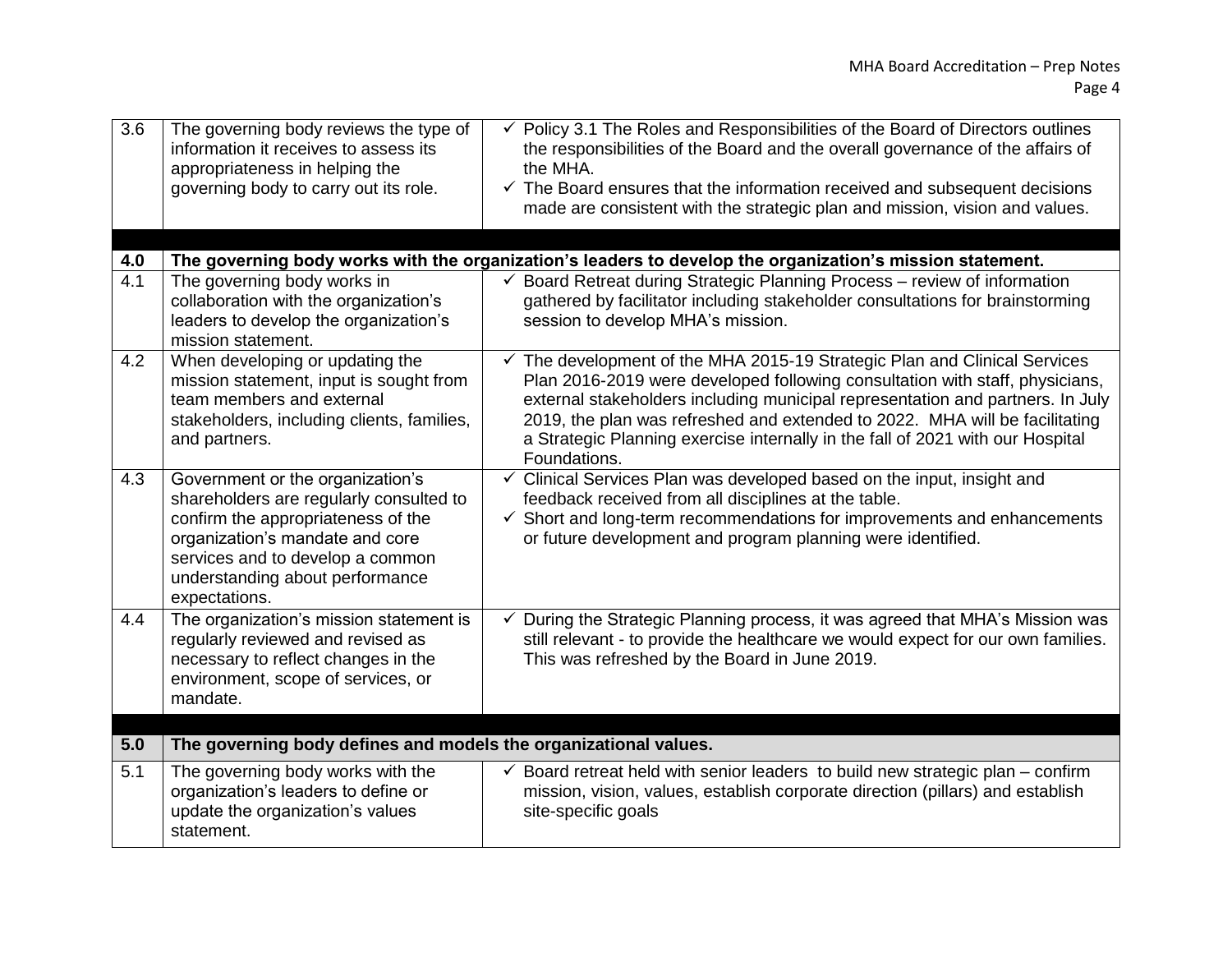| 5.2 | The governing body collaborates with<br>the organization's leaders to seek input<br>from team members, clients, and<br>families to define or update the<br>organization's values statement.         | $\checkmark$ Values renewed from 2010 Strat Plan as they were still relevant.<br>$\checkmark$ Our actions are guided by five cores principles. SERVE<br>Safety for our patients, staff and visitors<br>Excellence in our performance<br>Respect for everyone all the time<br>Value in all that we do<br>Enthusiasm as our way of life                                                                                                                 |
|-----|-----------------------------------------------------------------------------------------------------------------------------------------------------------------------------------------------------|-------------------------------------------------------------------------------------------------------------------------------------------------------------------------------------------------------------------------------------------------------------------------------------------------------------------------------------------------------------------------------------------------------------------------------------------------------|
| 5.3 | The governing body provides oversight<br>of the organization's efforts to build<br>meaningful partnerships with clients<br>and families.                                                            | $\checkmark$ Board leadership cultivates corporate relationships with stakeholders – e.g.<br>Western Ontario Health Team. Southwest Ontario Aboriginal Health Access<br>Centre, regional peer hospitals                                                                                                                                                                                                                                               |
| 5.4 | The governing body monitors and<br>evaluates the organization's initiatives<br>to build and maintain a culture of client<br>and family-centered care.                                               | Quality, Patient Safety and Risk Management Committee – quarterly reports<br>through dashboard and RL Solutions (patient incident reporting) tool<br>✓ Monthly patient stories shared at quality committee and board meeting                                                                                                                                                                                                                          |
| 5.5 | The governing body has a formal<br>process to understand, identify,<br>declare, and resolve conflicts of<br>interest.                                                                               | ← Policy 3.7 Conflict of Interest<br>$\checkmark$ MHA Bylaws 4.08 Conflict of Interest                                                                                                                                                                                                                                                                                                                                                                |
| 6.0 | strategic plan, goals, and objectives.                                                                                                                                                              | The governing body oversees a strategic planning process to develop the organization's vision and set the                                                                                                                                                                                                                                                                                                                                             |
| 6.1 | The governing body oversees the<br>strategic planning process and provides<br>guidance to the organization's leaders<br>as they develop and update the<br>organization's vision and strategic plan. | √ The Board was engaged in the development of the MHA 2015-19 Strategic<br>Plan and Clinical Services Plan 2016-2019 were developed following<br>consultation with staff, physicians, external stakeholders including municipal<br>representation and partners. In July 2019, the plan was refreshed and<br>extended to 2022. MHA will be facilitating a Strategic Planning exercise<br>internally in the fall of 2021 with our Hospital Foundations. |
| 6.2 | The governing body, in consultation<br>with the organization's leaders,<br>identifies timeframes and responsibility<br>for achieving the strategic goals and<br>objectives.                         | $\checkmark$ Goals identified in Strategic Plan are accompanied by measurable objectives<br>to support strategic goals, some with specific timelines for completion.                                                                                                                                                                                                                                                                                  |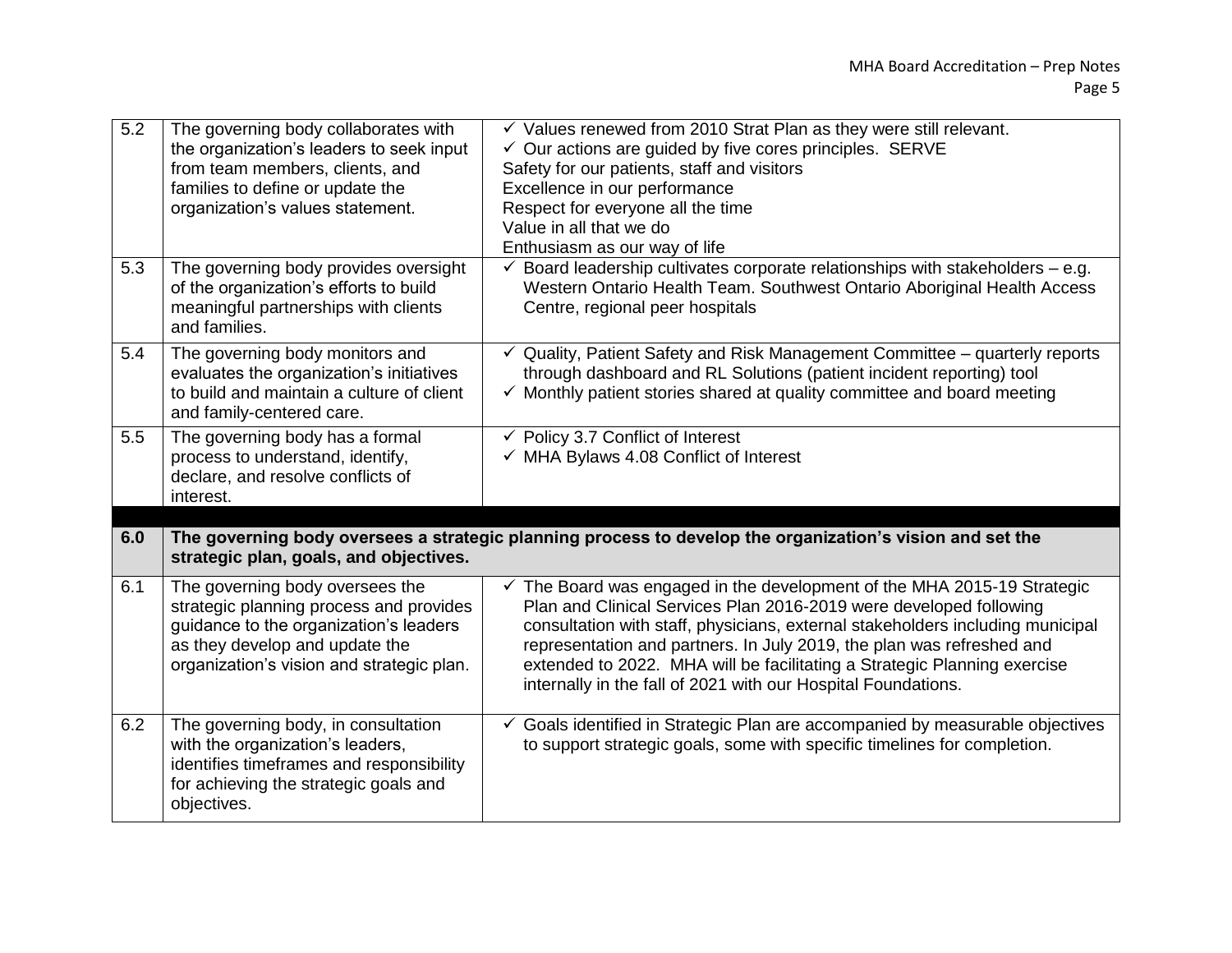| 6.3 | The governing body works with the<br>organization's leaders to conduct an<br>ongoing environmental scan to identify<br>changes and new challenges, and<br>ensures that the strategic plan, goals,<br>and objectives are adjusted<br>accordingly. | In depth, environmental scan was conducted and is ongoing in relation to<br>program usage. Ongoing analysis continues as it related to the orthopaedic<br>hip/knee replacements and trauma cases transferred due to the financial<br>impact of providing these services. |
|-----|--------------------------------------------------------------------------------------------------------------------------------------------------------------------------------------------------------------------------------------------------|--------------------------------------------------------------------------------------------------------------------------------------------------------------------------------------------------------------------------------------------------------------------------|
|-----|--------------------------------------------------------------------------------------------------------------------------------------------------------------------------------------------------------------------------------------------------|--------------------------------------------------------------------------------------------------------------------------------------------------------------------------------------------------------------------------------------------------------------------------|

## **SUPPORTING THE ORGANIATION TO ACHIEVE ITS MANDATE**

| 7.0 | management plan is in place.                                                                                                | The governing body recruits, selects, supports, and evaluates the CEO and ensures an organizational talent                                                                                                                             |
|-----|-----------------------------------------------------------------------------------------------------------------------------|----------------------------------------------------------------------------------------------------------------------------------------------------------------------------------------------------------------------------------------|
| 7.1 | The governing body oversees the<br>recruitment and selection of the CEO.                                                    | $\checkmark$ Policy 2.7.3 – when filling President & CEO position on a permanent basis,<br>the Executive Committee will be charged with acting as the search committee                                                                 |
| 7.2 | The governing body follows a policy on<br>CEO compensation.                                                                 | $\checkmark$ Policy 2.6 CEO Compensation<br>$\checkmark$ There is a ministry mandated Executive Compensation Framework as well as<br>Executive compensation is linked to targets laid out in the quality<br>Improvement Plan.          |
| 7.3 | The governing body develops and<br>updates the position profile for the CEO.                                                | $\checkmark$ Policy 2.3 President & CEO Position Description – reviewed by Governance<br>every 3 years. If changes to the job description occur, appropriate updates<br>will be made.                                                  |
| 7.4 | In partnership with the CEO, the<br>governing body sets performance<br>objectives for the CEO and reviews<br>them annually. | Board Chair conducts annual Performance Review and develops<br>performance objectives in collaboration with the CEO for the upcoming year.<br>The board received regular CEO progress report on the CEO goals at the<br>Board meeting. |
| 7.5 | The governing body supports and<br>commits resources to the ongoing<br>professional development of the CEO.                 | $\checkmark$ Professional Development is outlined in CEO Contract.<br>$\checkmark$ Policy 1.2 – Board of Directors Continuing Education – annual budget for<br>board education                                                         |
| 7.6 | The governing body has a mechanism<br>to receive updates or reports from the<br>CEO.                                        | $\checkmark$ President & CEO provides monthly report to the Board of Directors<br>$\checkmark$ Email correspondence throughout the month is forwarded to the Board should<br>the need arise.                                           |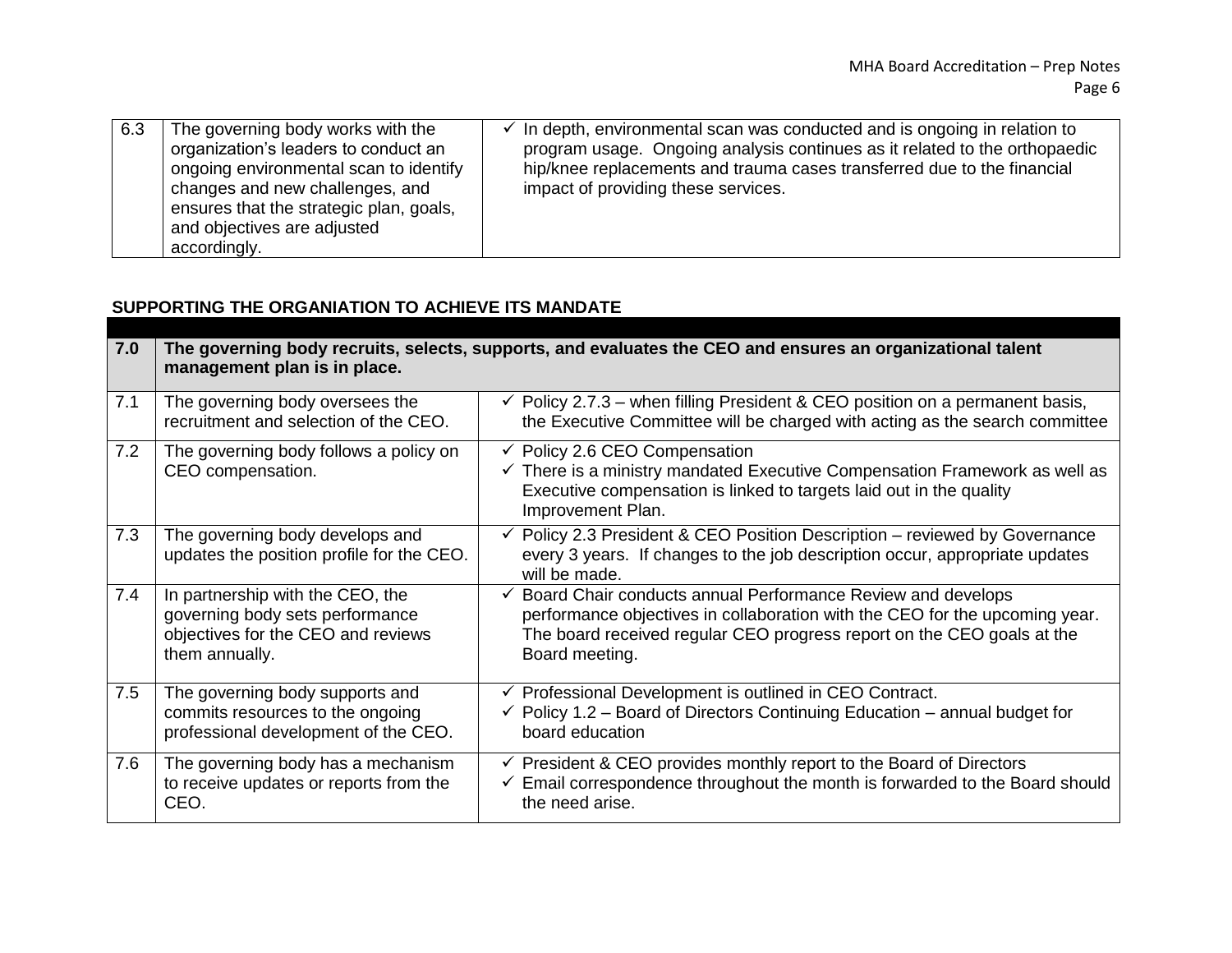| 7.7 | The governing body, with the input of<br>the organization's leaders, evaluates<br>the CEO's performance and<br>achievements annually.                                                   | 360° annual CEO Evaluation externally in 2020 and in 2021 done through<br>survey monkey and reported to the Executive Committee and the Board.<br>Results and comments are compiled for discussion with the CEO by the<br>Board Chair. In addition to the Board, direct reports and Foundation leaders<br>provide input into this evaluation.                                                                                                                                                                            |
|-----|-----------------------------------------------------------------------------------------------------------------------------------------------------------------------------------------|--------------------------------------------------------------------------------------------------------------------------------------------------------------------------------------------------------------------------------------------------------------------------------------------------------------------------------------------------------------------------------------------------------------------------------------------------------------------------------------------------------------------------|
| 7.8 | The governing body has a succession<br>plan for the CEO.                                                                                                                                | $\checkmark$ Policy 2.7.1 Executive Succession Planning Policy                                                                                                                                                                                                                                                                                                                                                                                                                                                           |
| 7.9 | The governing body oversees the<br>development of the organization's talent<br>management plan.                                                                                         | $\checkmark$ Policy 2.7.3 President & CEO Succession Plan - procedure for unexpected<br>absence or emergency succession, interim succession and succession plan.                                                                                                                                                                                                                                                                                                                                                         |
|     |                                                                                                                                                                                         |                                                                                                                                                                                                                                                                                                                                                                                                                                                                                                                          |
| 8.0 |                                                                                                                                                                                         | The governing body oversees a process for granting and renewing privileges to health care providers.                                                                                                                                                                                                                                                                                                                                                                                                                     |
| 8.1 | A documented process is followed for<br>granting privileges.                                                                                                                            | Checklist with requirements for privileges is completed for each application.<br>✓<br>Completed applications are then reviewed by the Credentials Committee,<br>who in turn make recommendations for approval to the Medical Advisory<br>Committee. The Chief of Staff presents the applications for privileges in<br>camera to the board of directors with a recommendation for approval on<br>behalf of the MAC.                                                                                                       |
| 8.2 | A documented process is followed to<br>review and evaluate the performance of<br>health care professionals who have<br>been granted privileges.                                         | $\overline{\checkmark}$ Chief of Staff conducts annual physician performance reviews for all active<br>and associate privileged physicians.                                                                                                                                                                                                                                                                                                                                                                              |
| 8.3 | A documented process is followed for<br>reviewing and renewing privileges<br>(including processes for addition of new<br>privileges or alteration of privileges) on<br>a regular basis. | Annual reapplication for privileges outlines requirements that physicians must<br>meet. Reapplications are then reviewed by the Chief of the Department with<br>a recommendation to the Chief of Staff. Chief of Staff forwards letters of<br>recommendation to Credentials Committee for review and recommendation to<br>the Medical Advisory Committee for Approval. The Chief of Staff, on behalf of<br>the MAC, will make recommendations to the Board of Directors outlining the<br>annual privileges applications. |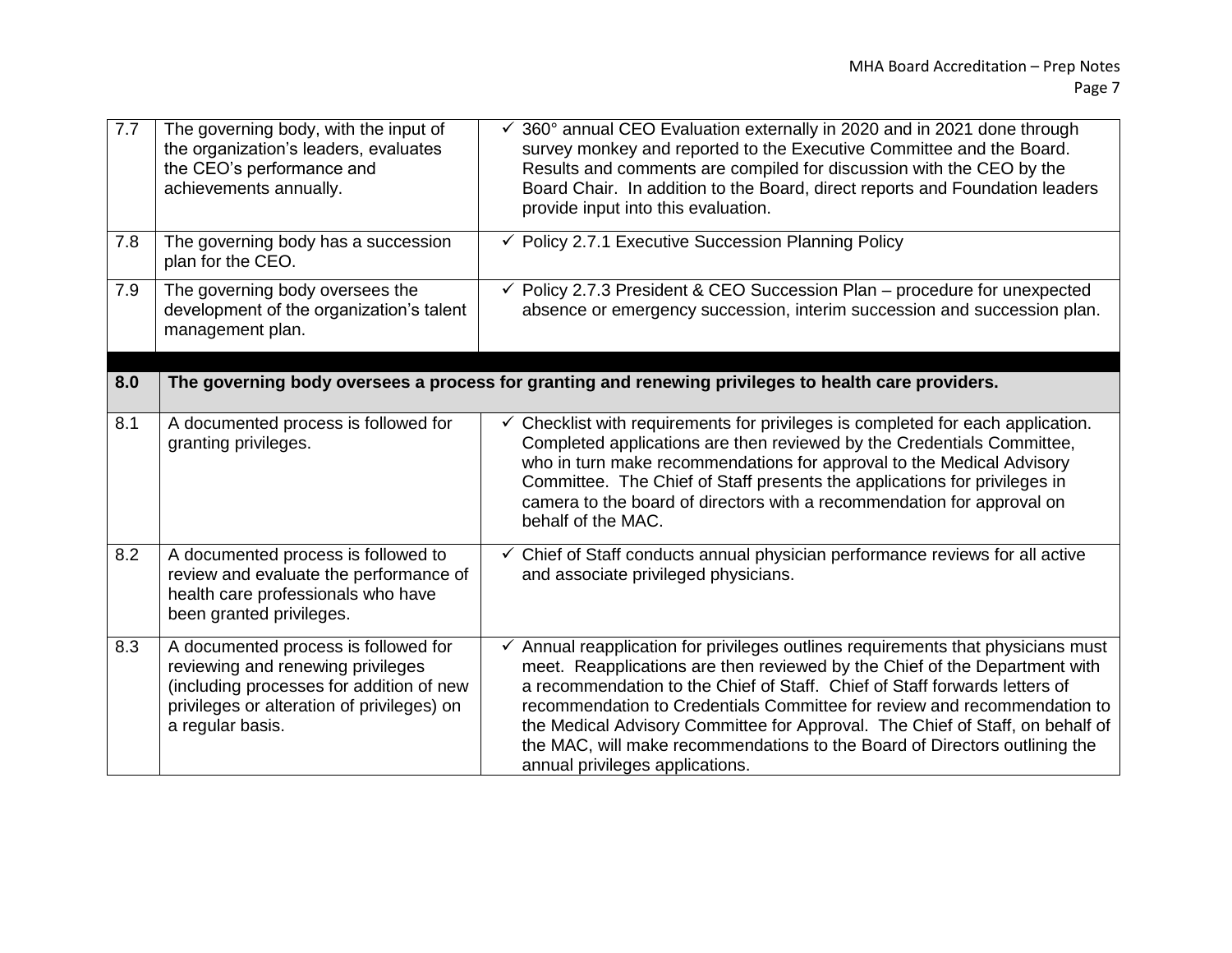| 8.4 | There is a documented process to<br>address any performance issues<br>identified with health care professionals<br>with privileges.                                                      | $\checkmark$ Medical Staff Bylaws Article 3 Suspension and Revocation of Privileges                                                                                                                                                                                                                                                                                                                                                                                                                                                                                      |
|-----|------------------------------------------------------------------------------------------------------------------------------------------------------------------------------------------|--------------------------------------------------------------------------------------------------------------------------------------------------------------------------------------------------------------------------------------------------------------------------------------------------------------------------------------------------------------------------------------------------------------------------------------------------------------------------------------------------------------------------------------------------------------------------|
| 8.5 | The governing body verifies that<br>documented processes for appeals of<br>decisions regarding privileges are<br>followed.                                                               | $\checkmark$ Legal counsel consulted to ensure proper process is followed in such cases.                                                                                                                                                                                                                                                                                                                                                                                                                                                                                 |
| 9.0 | strategic goals and objectives.                                                                                                                                                          | The governing body has an effective system of financial planning and control, which supports achievement of the                                                                                                                                                                                                                                                                                                                                                                                                                                                          |
| 9.1 | The governing body approves the<br>organization's capital and operating<br>budgets.                                                                                                      | $\checkmark$ Board Resources Committee receives in depth presentation of annual capital<br>and operating plans and then makes recommendation to Board of Directors<br>for final approval.<br>$\checkmark$ A master capital list, delineated by site, is developed and centrally maintained<br>and updated throughout the year.<br>$\checkmark$ The status of the operating plan for the current year for the Board is reviewed<br>monthly by the Resources Committee, who then relay changes to the board.<br>The Board approves Capital and Operating Budgets annually. |
| 9.2 | The governing body ensures the<br>integrity of the organization's financial<br>statements, internal controls, and<br>financial information systems.                                      | An independent accounting firm conducts annual audits of the financial<br>statements and controls in place annually.<br>$\checkmark$ Hospital CFO and Finance Manager and team prepare year-end statements<br>for review by the External Auditors.<br>$\checkmark$ Audited statements are posted on external website.                                                                                                                                                                                                                                                    |
| 9.3 | The governing body reviews the<br>organization's financial performance in<br>the<br>context of the strategic plan and key<br>performance areas such as utilization,<br>risk, and safety. | $\checkmark$ The Board reviews and approves reports from Board Resources and Quality<br>Committees                                                                                                                                                                                                                                                                                                                                                                                                                                                                       |
| 9.4 | The governing body reviews and<br>approves the organization's capital<br>investments and major equipment<br>purchases.                                                                   | ← Resources Committee recommends approval of the annual Capital Plans of<br>the organizations to the Board of Directors for final approval.                                                                                                                                                                                                                                                                                                                                                                                                                              |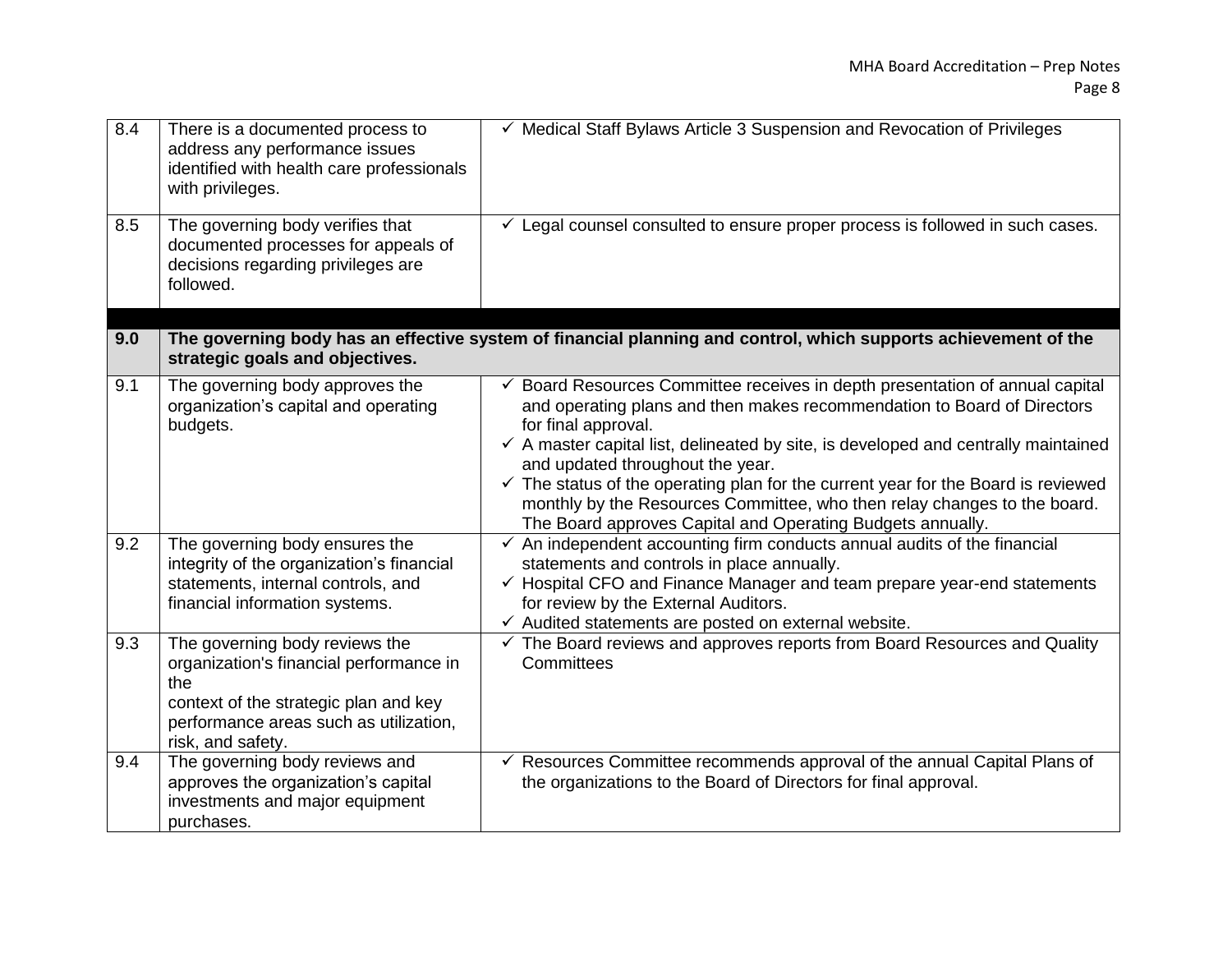| 9.5  | The governing body oversees the<br>organization's resource allocation<br>decisions as part of its regular planning<br>cycle.                             | $\checkmark$ Ensures resource allocation relates back to MHA Strategic Plan and Clinical<br>Services Plan.                                                                                                                                                                                                                                                                                                                                  |
|------|----------------------------------------------------------------------------------------------------------------------------------------------------------|---------------------------------------------------------------------------------------------------------------------------------------------------------------------------------------------------------------------------------------------------------------------------------------------------------------------------------------------------------------------------------------------------------------------------------------------|
| 9.6  | When reviewing and approving<br>resource allocation decisions, the<br>governing body assesses the risks and<br>benefits to the organization.             | $\checkmark$ E.g. Orthopaedic Program – in depth review of current program – client base<br>- additional procedures and related costs<br>$\checkmark$ OB Program – growing the program – initial investment with OB/GYN,<br>equipment – promoting the program – potential gain based on stats                                                                                                                                               |
| 9.7  | When approving resource allocation<br>decisions, the governing body evaluates<br>the impact of the decision on quality,<br>safety and client experience. | $\checkmark$ Approvals take into consideration strategic plan and clinical services plan,<br>which was developed through a consultative process including visioning and<br>use of advisory panels that engaged staff, physicians and community<br>stakeholders.<br>✓ Also cognizant of capital and operating budgets, evolving Ministry policies<br>and regional LHIN/Ontario Health planning to provide the best care for our<br>patients. |
| 9.8  | The governing body anticipates the<br>organization's financial needs and<br>potential risks, and develops<br>contingency plans to address them.          | $\checkmark$ Ongoing capital planning with contingency lists and associated risks to<br>address ongoing needs.                                                                                                                                                                                                                                                                                                                              |
| 9.9  | The governing body addresses<br>recommendations in financial reports<br>and from the CEO and the organization<br>leaders.                                | Operating and capital planning developed by leaders with recommendations<br>to the governing body.                                                                                                                                                                                                                                                                                                                                          |
| 10.0 |                                                                                                                                                          | The governing body fosters and supports a culture of client safety throughout the organization.                                                                                                                                                                                                                                                                                                                                             |
| 10.1 | The governing body adopts client safety<br>as a written strategic priority for the<br>organization.                                                      | $\checkmark$ Values in MHA Strategic Plan - Safety for our patients, staff and visitors.                                                                                                                                                                                                                                                                                                                                                    |
| 10.2 | The governing body monitors<br>organization-level measures of client<br>safety.                                                                          | Safety issues logged in RL Solutions - quarterly reports to Quality, Patient<br>✓<br>Safety and Risk Management Committee.                                                                                                                                                                                                                                                                                                                  |
| 10.3 | The governing body addresses<br>recommendations made in the<br>organization's quarterly client safety<br>reports.                                        | $\checkmark$ Onsite security has been implemented at both MHA sites by external<br>company.<br>$\checkmark$ QIP outlines efforts to improve staff safety and workplace violence.<br>$\checkmark$ MHA has established a workplace violence task team.                                                                                                                                                                                        |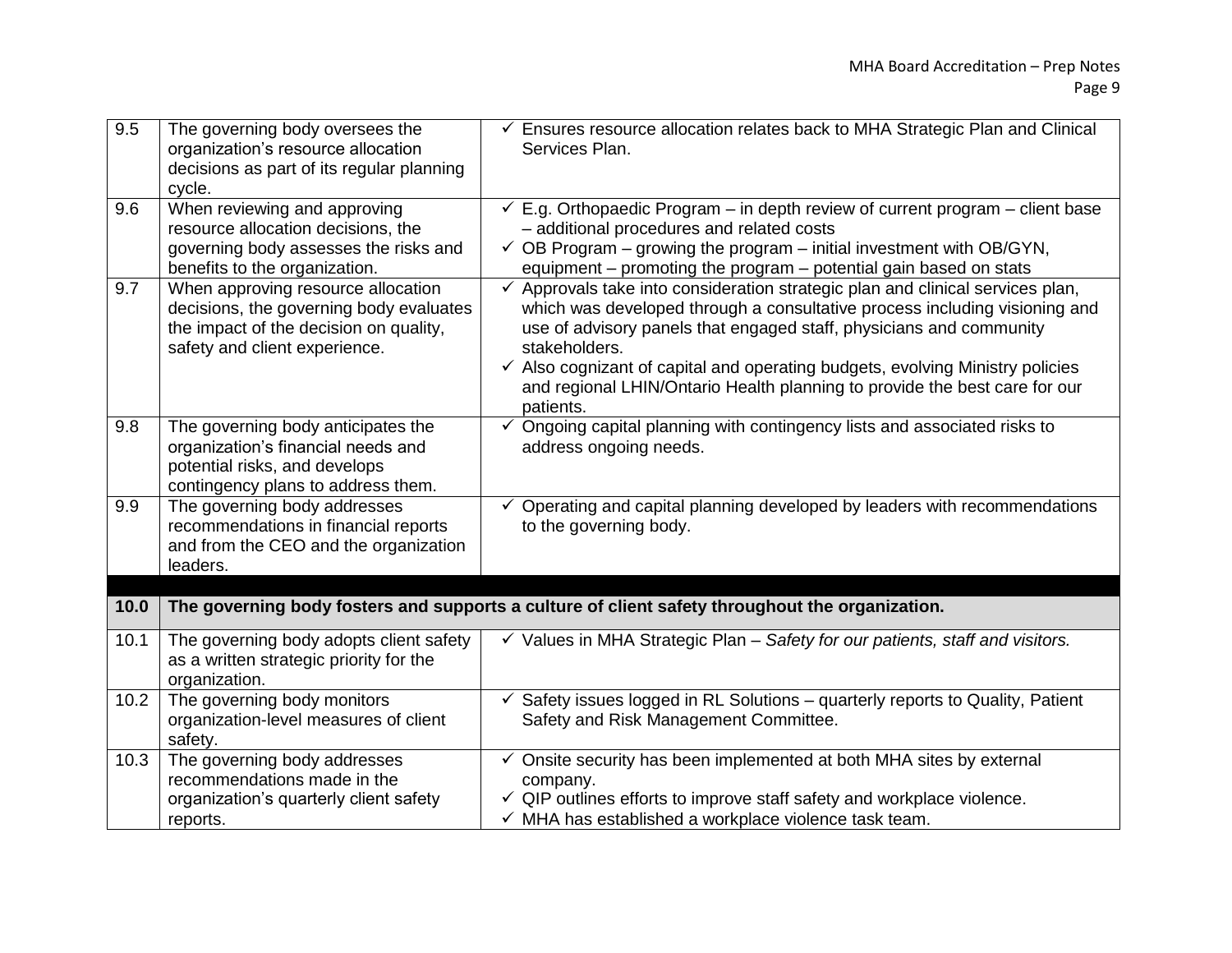|      |                                                                                                                                                                                                                                          | ✓ Workplace Violence Prevention Program and Workplace Harassment<br>Training as well as use of zero tolerance signage<br>$\checkmark$ Utilization of Behavioural Supports Ontario (BSO) team from London to assist<br>with exit seeking and aggressive patients |
|------|------------------------------------------------------------------------------------------------------------------------------------------------------------------------------------------------------------------------------------------|-----------------------------------------------------------------------------------------------------------------------------------------------------------------------------------------------------------------------------------------------------------------|
| 10.4 | The governing body regularly reviews<br>the frequency and severity of safety<br>incidents and uses this information to<br>understand trends, client and team<br>safety issues in the organization, and<br>opportunities for improvement. | ✓ Safety Incidents reviewed quarterly at Quality, Patient Safety and Risk<br>Management Committee Meetings and reported to the Board.                                                                                                                           |
| 10.5 | The governing body regularly hears<br>about quality and safety incidents from<br>the clients and families that experience<br>them.                                                                                                       | $\checkmark$ Patient Survey results<br>✓ Complaints and Compliments (Patient Story monthly at Board and also at<br>quarterly Quality meetings)                                                                                                                  |

### **BEING ACCOUNTABLE AND ACHIEVING SUSTAINABLE RESULTS**

| 11.0 |                                                                                                                                                                                                   | The governing body strengthens relationships with stakeholders and the community.                                                                                                                                         |
|------|---------------------------------------------------------------------------------------------------------------------------------------------------------------------------------------------------|---------------------------------------------------------------------------------------------------------------------------------------------------------------------------------------------------------------------------|
| 11.1 | The governing body works with the<br>CEO to identify stakeholders and learn<br>about their characteristics, priorities,<br>interests, activities, and potential to<br>influence the organization. | Internal and External stakeholders engaged in developing Strategic Plan and<br><b>Clinical Services Plan.</b><br>$\checkmark$ Environmental scan of catchment<br>$\checkmark$ Regular municipal engagement of councils    |
| 11.2 | In consultation with the CEO, the<br>governing body anticipates, assesses,<br>and responds to stakeholders' interests<br>and needs.                                                               | $\checkmark$ FCHS Vision – development of a health hub<br>$\checkmark$ Surgical Services – look at decanting some day surgeries to FCHS from<br>SMGH<br>$\checkmark$ Grow the SMGH OB program                             |
| 11.3 | The governing body works with the<br>CEO to establish, implement, and<br>evaluate a communication plan for the<br>organization.                                                                   | $\checkmark$ Internal – CEO email messages, staff meetings, Leadership meetings – info<br>shared with staff by Managers, Intranet, newsletters<br>$\checkmark$ External - Media Releases, Foundation Newsletters, Website |
| 11.4 | The communication plan includes<br>strategies to communicate key<br>messages to clients and families, team                                                                                        | $\checkmark$ Roll out / Communication Plan for Strategic Plan and Clinical Services Plan –<br>MHA Family, physicians and external stakeholders - video posted to external<br>website - consistent message to stakeholders |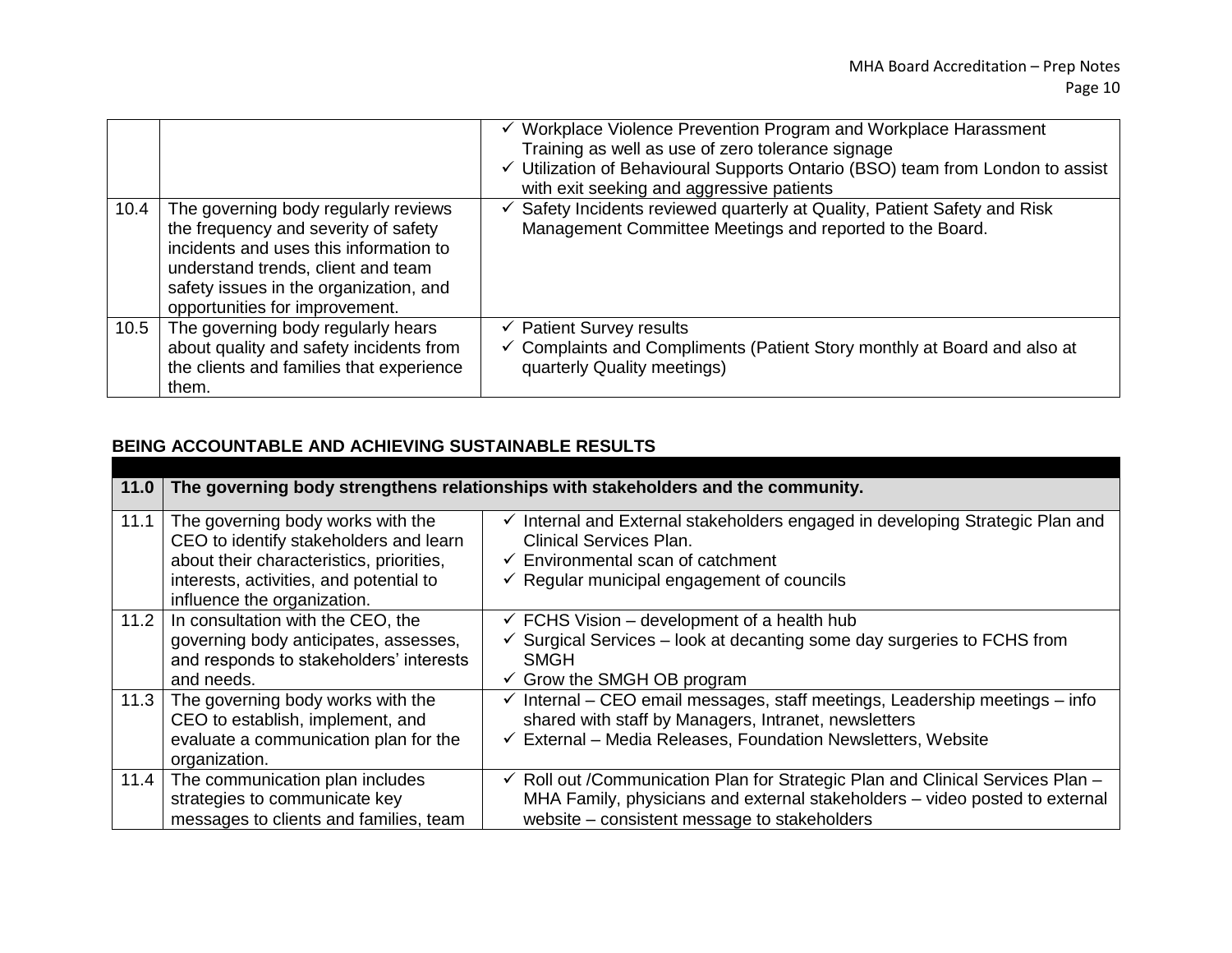|      | members, stakeholders, and the<br>community.                                                                                                                                                                                                    |                                                                                                                                                                                                                                               |
|------|-------------------------------------------------------------------------------------------------------------------------------------------------------------------------------------------------------------------------------------------------|-----------------------------------------------------------------------------------------------------------------------------------------------------------------------------------------------------------------------------------------------|
| 11.5 | The governing body promotes the<br>organization and demonstrates the<br>value of its services to stakeholders and<br>the community.                                                                                                             | Demonstrated through external engagement of partners and community in<br>✓<br>development of the Strategic Plan and Clinical Services Plan.                                                                                                   |
| 11.6 | The governing body regularly consults<br>with and encourages feedback from<br>stakeholders and the community about<br>the organization and its services.                                                                                        | Demonstrated through external engagement of partners and community in<br>$\checkmark$<br>development of the Strategic Plan and Clinical Services Plan.<br>Meetings with partners to explore opportunities for collaboration. (e.g.<br>SOAHAC) |
| 11.7 | The governing body, in collaboration<br>with the organization's leaders, share<br>reports about the organization's<br>performance and quality of services<br>with teams, clients, families, the<br>community served, and other<br>stakeholders. | Mandatory reporting<br>✓<br><b>ECFAA - Executive Compensation</b><br>HQO (Health Quality Ontario)<br><b>Audited Financial Statements</b><br><b>Wait Time Strategy</b><br><b>CIHI</b>                                                          |

| 12.0 | The governing body works with the CEO to reduce risks to the organization and promote ongoing quality<br>improvements.                                    |                                                                                                                                                                                                                           |
|------|-----------------------------------------------------------------------------------------------------------------------------------------------------------|---------------------------------------------------------------------------------------------------------------------------------------------------------------------------------------------------------------------------|
| 12.1 | <b>REQUIRED ORGANIZATIONAL</b><br>PRACTICE: The governing body<br>demonstrates accountability for the<br>quality of care provided by the<br>organization. | Annual Quality Improvement Plan developed annually. Plan is posted on<br>external website.<br>$\checkmark$ QIP – indicators to measure quality of care – senior leadership compensation<br>tied to achievement of targets |

### **Tests for compliance**

| 12.1.1 | The governing body is            | Knowledge based board – recruited based on areas of expertise, areas of |
|--------|----------------------------------|-------------------------------------------------------------------------|
| Minor  | knowledgeable about quality and  | representation and work/experience with diverse populations             |
|        | safety principles, by recruiting | $\checkmark$ OHA Educational Resources available                        |
|        | members with this knowledge or   | $\checkmark$ Monthly Board Education at regular meetings                |
|        | providing access to education.   |                                                                         |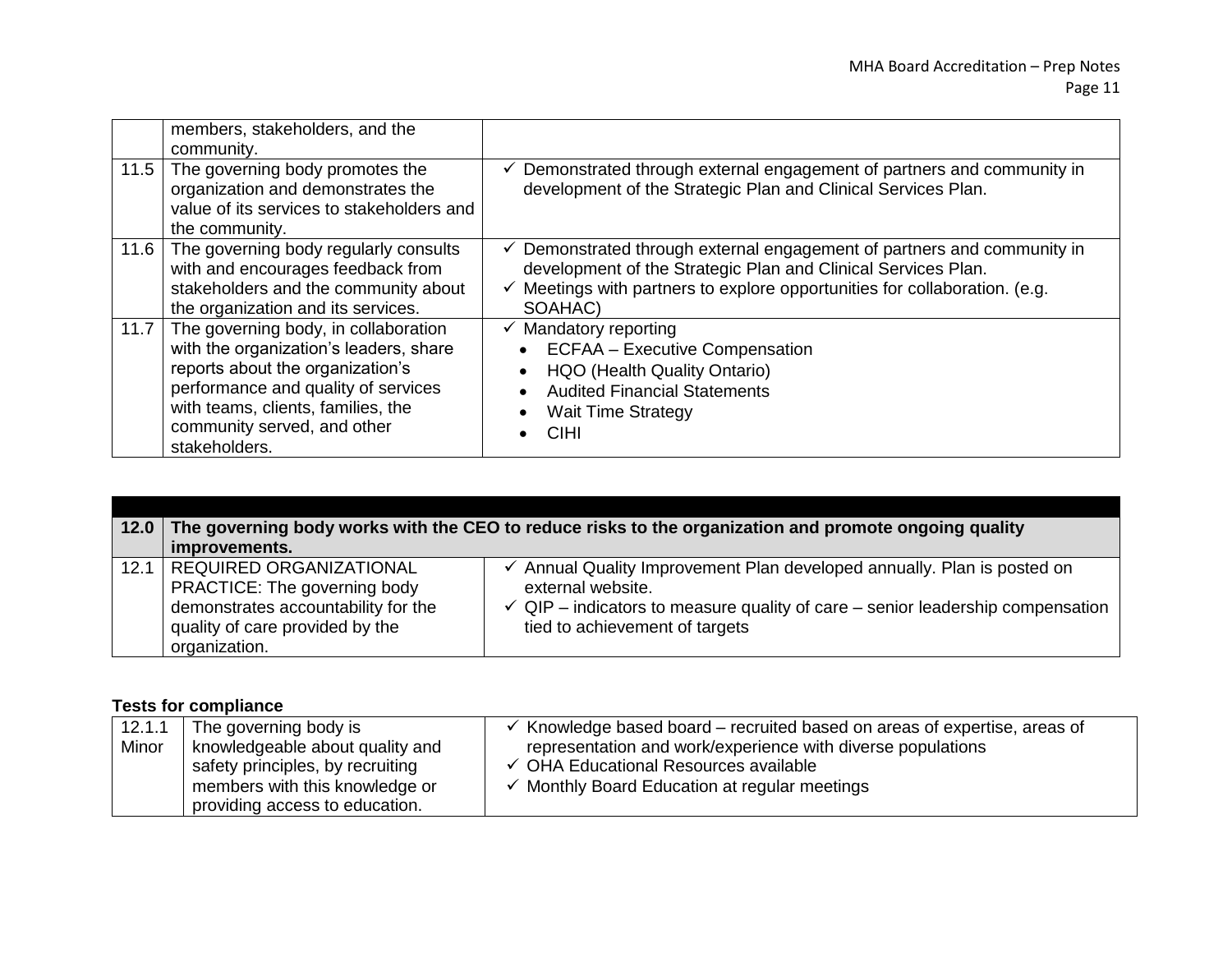| 12.1.2<br>Major | Quality is a standing agenda item at<br>all regular meetings of the governing<br>body.                                                                                                                                            | ✓ Patient Story shared at every board meeting. Dashboard updates presented to<br>Quality Committee and Board quarterly.                                                                                                   |
|-----------------|-----------------------------------------------------------------------------------------------------------------------------------------------------------------------------------------------------------------------------------|---------------------------------------------------------------------------------------------------------------------------------------------------------------------------------------------------------------------------|
| 12.1.3<br>Major | The key system-level indicators that<br>will be used to monitor the quality<br>performance of the organization are<br>identified.                                                                                                 | Quality Improvement Plan lists the indicators MHA measures to monitor the<br>✓<br>quality performance of the organization. Quarterly reports and trends are<br>presented to the Quality Committee and Board of Directors. |
| 12.1.4<br>Major | At least quarterly, the quality<br>performance of the organization is<br>monitored and evaluated against<br>agreed-upon goals and objectives                                                                                      | $\checkmark$ Quarterly dashboards showing current as well as previous 4-quarter indicator<br>results presented and discussed at Quality Committee of the Board.                                                           |
| 12.1.5<br>Minor | Information about the quality<br>performance of the organization is<br>used to make resource allocation<br>decisions and set priorities and<br>expectations.                                                                      | $\checkmark$ Information about resources costs and comparisons with other organizations<br>shared through Resources. Ongoing conversations about services we provide<br>and associated costs.                             |
| 12.1.6<br>Major | As part of their performance<br>evaluation, senior leaders who report<br>to the governing body (e.g., the CEO,<br>Executive Director, Chief of Staff) are<br>held accountable for the quality<br>performance of the organization. | $\checkmark$ Compensation directly tied to achievement of quality indicators of the<br>corporations.                                                                                                                      |
| 12.2            | The governing body works with the<br>CEO and the organization's leaders<br>to develop an integrated quality<br>improvement plan.                                                                                                  | ✓ Annual Quality Improvement Plan developed by the organization's leaders for<br>approval by the Board of Directors.<br>$\checkmark$ Accountabilities for leadership tied to the QIP.                                     |
| 12.3            | The governing body ensures that an<br>integrated risk management<br>approach and contingency plan are<br>in place.                                                                                                                | $\checkmark$ Quarterly dashboards listing QIP Indicators, achievements, targets and target<br>source.                                                                                                                     |
| 12.4            | The governing body receives<br>summary reports of client and family<br>complaints received by the<br>organization.                                                                                                                | ← RL Solution Data Report is presented to Quality annually. Comparison stats for<br>the past 5 years are also shown.                                                                                                      |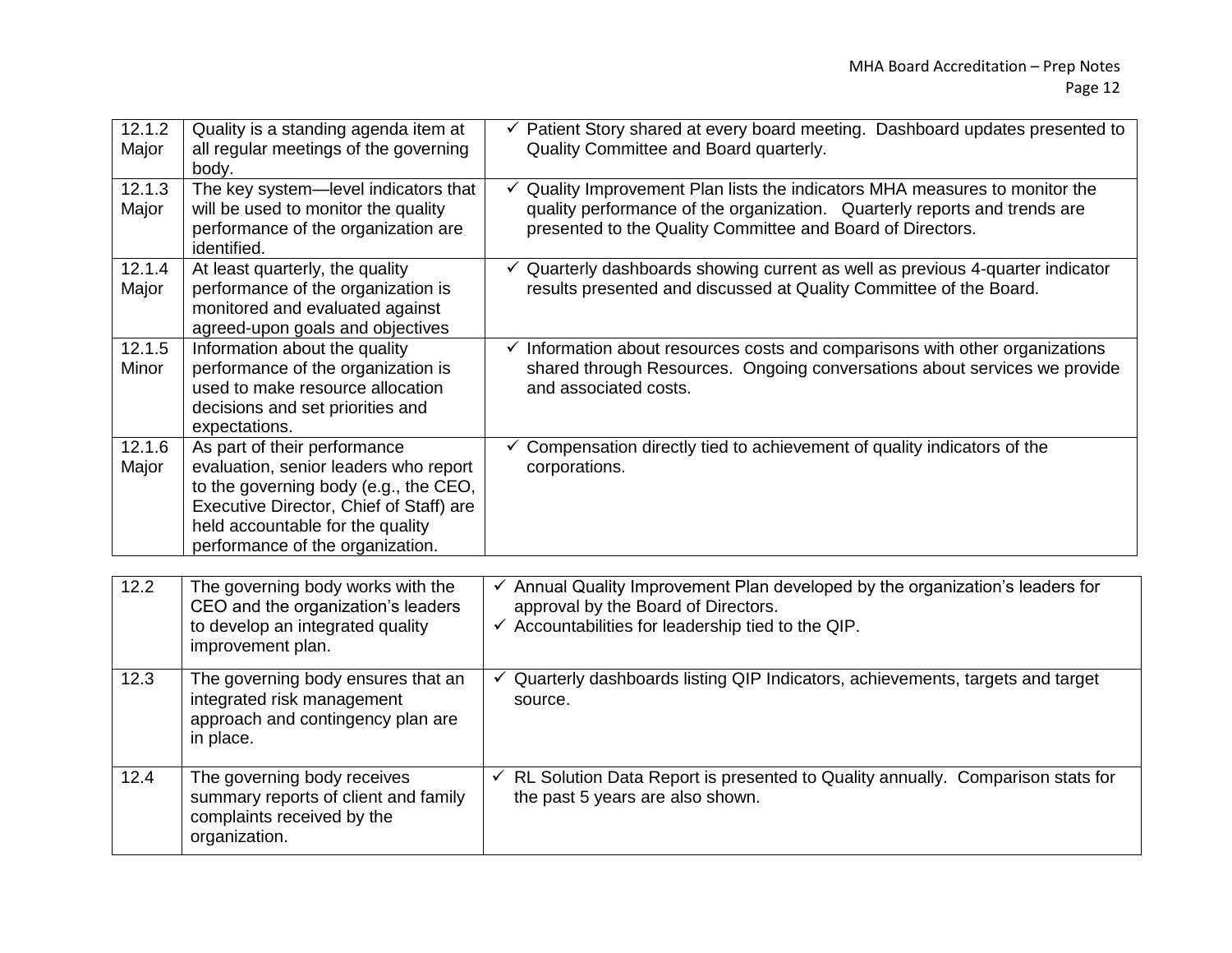| 12.5 | The governing body monitors and<br>provides input into the organization's<br>strategies to address client flow and<br>variations in service demands.                                                        | $\checkmark$ MHA is a participant in patient access and flow initiative.<br>$\checkmark$ Regular meetings with LHIN to address discharge planning for ALC patients for<br>placement.<br>$\checkmark$ Promotion of FCHS Adult Day Program with CCAC - increased referrals to<br>program.                                                                                                                                                                         |
|------|-------------------------------------------------------------------------------------------------------------------------------------------------------------------------------------------------------------|-----------------------------------------------------------------------------------------------------------------------------------------------------------------------------------------------------------------------------------------------------------------------------------------------------------------------------------------------------------------------------------------------------------------------------------------------------------------|
| 12.6 | The governing body promotes<br>learning from results, making<br>decisions that are informed by<br>research and evidence, and ongoing<br>quality improvement for the<br>organization and the governing body. | $\checkmark$ Benchmarking with other organizations – what do we do well. What can we<br>improve?<br>$\checkmark$ Lean Initiatives                                                                                                                                                                                                                                                                                                                               |
| 12.7 | The governing body demonstrates a<br>commitment to recognizing team<br>members for their quality<br>improvement work.                                                                                       | ← Annual Staff Service Awards<br>$\checkmark$ Annual Hats Off Awards - recognizes individuals and teams for outstanding<br>quality, special merit, excellence in service delivery, spirit and the board of<br>director's award.                                                                                                                                                                                                                                 |
|      |                                                                                                                                                                                                             |                                                                                                                                                                                                                                                                                                                                                                                                                                                                 |
| 13.0 | whole.                                                                                                                                                                                                      | The governing body regularly evaluates the performance of individual board members and its performance as a                                                                                                                                                                                                                                                                                                                                                     |
| 13.1 | The governing body publicly<br>discloses information about its<br>governance processes, decision-<br>making, and performance.                                                                               | $\checkmark$ Senior Leaders contracts posted on the external website.<br>✓ Salaries over \$100,000 are posted on the external website. (Public Sector Salary<br>Disclosure)<br>$\checkmark$ Board membership is posted on the MHA website<br>$\checkmark$ Applications for potential board members to apply are posted. Most applications<br>however are submitted following conversations with a board member about<br>interest in participating on the board. |
| 13.2 | The governing body's activities and<br>decisions are recorded and archived.                                                                                                                                 | $\checkmark$ A record of Minutes of Board and Committee meetings motions and<br>recommendations are kept by the corporate office                                                                                                                                                                                                                                                                                                                                |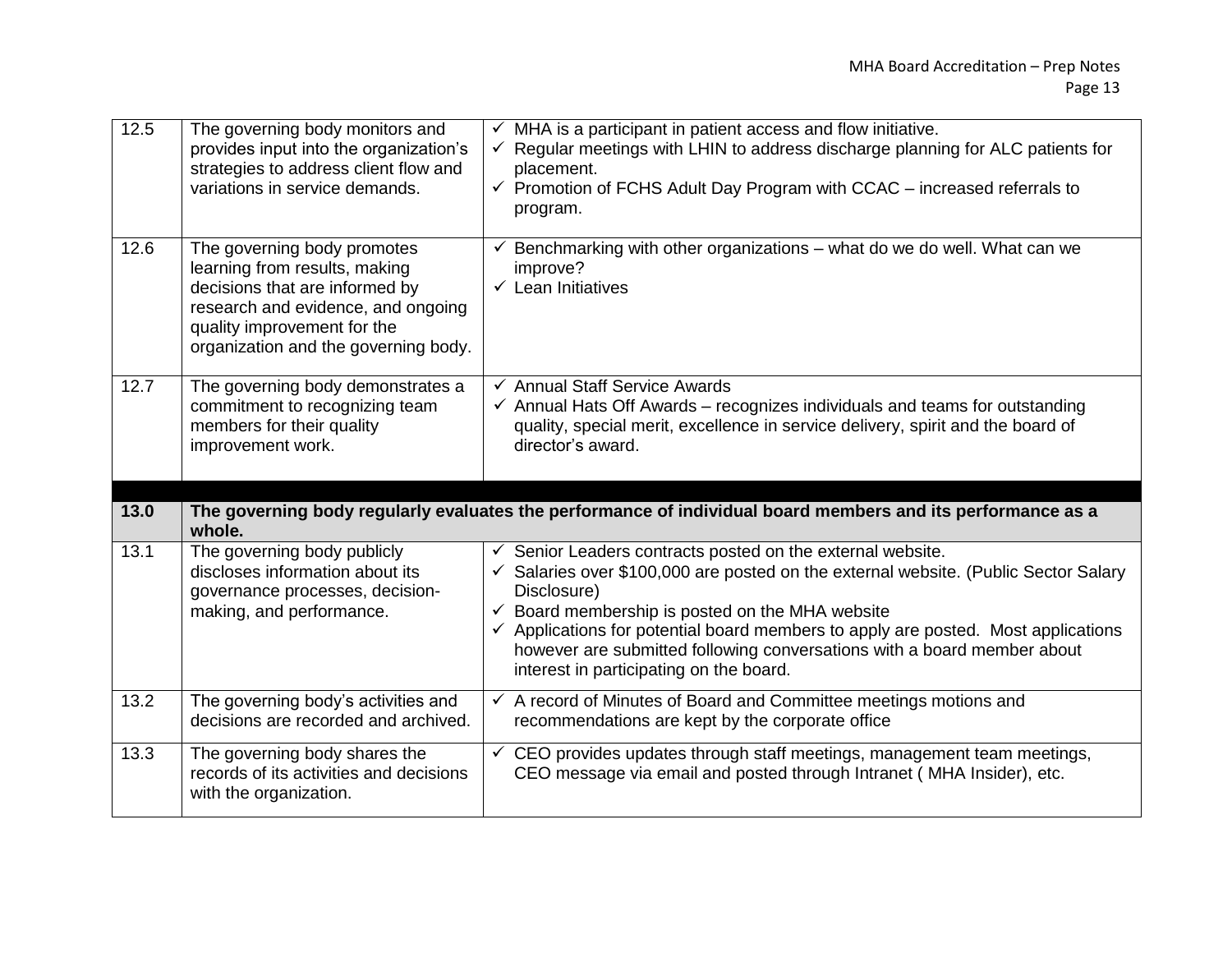| 13.4   | The governing body follows a<br>process to regularly evaluate its<br>performance and effectiveness.                                                                  | ← Board completes annual self-evaluation survey through GCE Governance.                                                                                                                                                                                                                                                                                                                                                                                                                    |
|--------|----------------------------------------------------------------------------------------------------------------------------------------------------------------------|--------------------------------------------------------------------------------------------------------------------------------------------------------------------------------------------------------------------------------------------------------------------------------------------------------------------------------------------------------------------------------------------------------------------------------------------------------------------------------------------|
| 13.5   | The governing body conducts or<br>participates in an assessment of its<br>structure, including size and<br>committee structure.                                      | $\checkmark$ Board Executive recently reviewed the Board Committee structure to ensure the<br>terms of reference were current and relevant. As a result of this review, the<br>Planning Committee was discontinued, Finance was changed to Resources and<br>Quality was expanded to include Quality, Patient Safety and Risk Management.<br>$\checkmark$ The Governance Committee and Board approve the Committee Terms of<br>Reference on an annual cycle based of EOI and Skills matrix. |
| 13.6   | The governing body regularly<br>evaluates the performance of the<br>board chair based on established<br>criteria.                                                    | $\checkmark$ There is a section to evaluate the Board Chair in the GCE Survey. Monthly<br>Board evaluations where directors are asked if there are any areas/opportunities<br>for Improvement for the Chair.                                                                                                                                                                                                                                                                               |
| 13.7   | The governing body regularly<br>reviews the contribution of individual<br>members and provides feedback to<br>them.                                                  | $\checkmark$ Attendance and education is monitored for all board members and reported to the<br>Governance Committee.<br>$\checkmark$ Board Chair provides an opportunity to meet with each board member annually to<br>obtain the board member's view about the Board, their contributions, aspirations,<br>etc.                                                                                                                                                                          |
| 13.8   | <b>ACCREDITATION CANADA</b><br><b>REQUIRED INSTRUMENT: The</b><br>governing body regularly assesses<br>its own functioning using the<br>Governance Functioning tool. | $\checkmark$ GCE Survey completed annually by Board members and results reviewed by the<br>Governance Committee and reported to the Board. Responses for MHA<br>benchmarked with other hospitals.                                                                                                                                                                                                                                                                                          |
| 13.8.1 | The governing body monitors its<br>team functioning by administering the<br>Governance Functioning Tool at<br>least once every accreditation cycle.                  | $\checkmark$ Survey completed annually in early 2021.                                                                                                                                                                                                                                                                                                                                                                                                                                      |
| 13.8.2 | The governing body has taken action<br>based on its most recent<br><b>Governance Functioning Tool</b><br>results.                                                    | Board education is planned on yearly cycle and education scheduled for each<br>$\checkmark$<br>board meeting. The Governance Committee has defined additional policies and<br>procedures in 2020/21.                                                                                                                                                                                                                                                                                       |